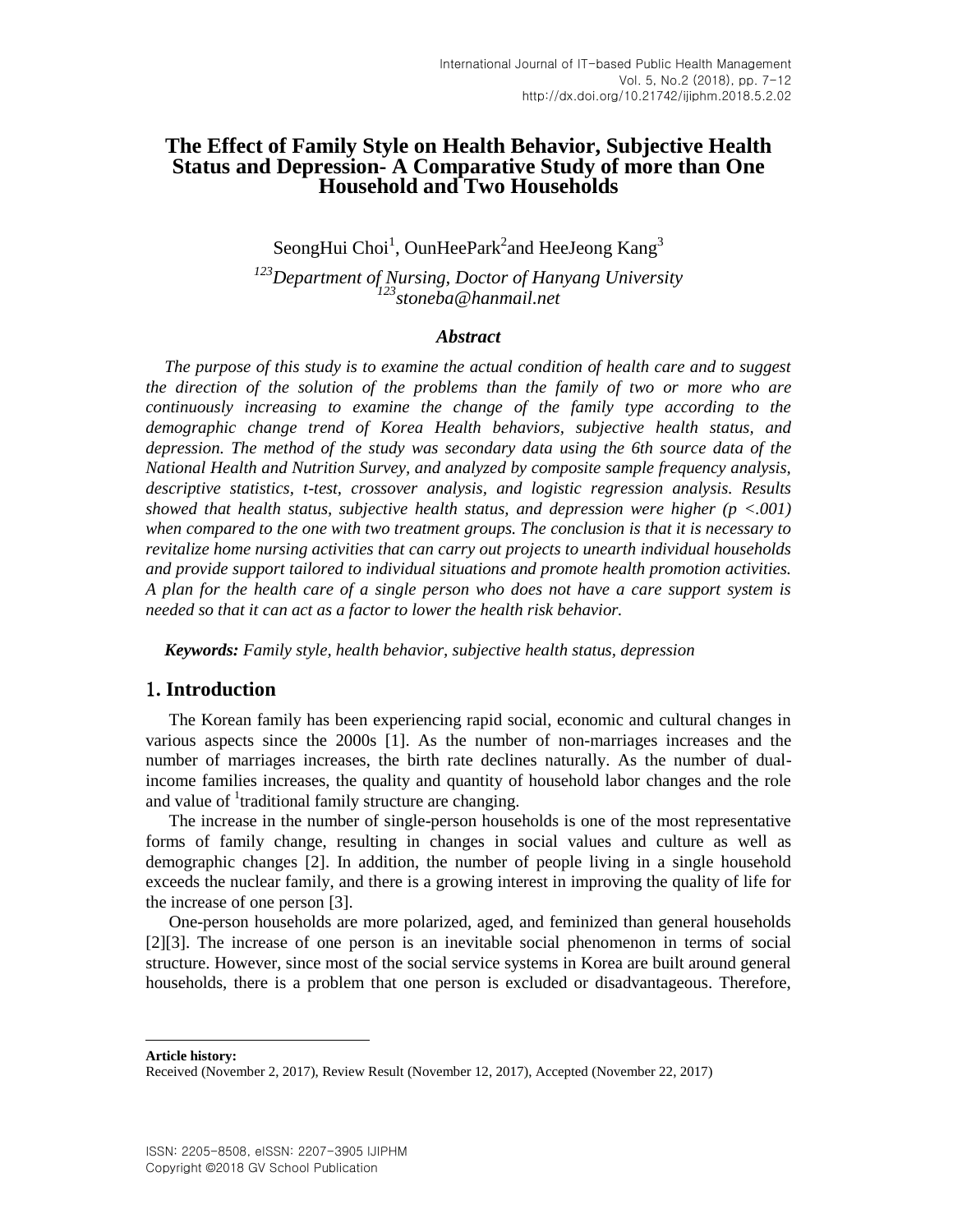The Effect of Family Style on Health Behavior, Subjective Health Status and Depression- A comparative study of more than one household and two households

households that are not prepared for retirement are more likely to be at higher risk than households with more than two households in the area of life [\[2\]\[3\].](#page-4-1)

The purpose of this study was to investigate the effects of family structure on health behaviors, subjective health status and depression according to the changes in family type structure and the increase of one family according to demographic change trends in Korea, We propose a task.

### **2. Research method**

#### 1. Research Design and Purpose

The purpose of this study was to investigate the factors affecting the health behaviors, subjective health status and depression of family structure by using the National Health and Nutrition Examination Survey (2013-2015) It is a correlation study.

#### 2. Research subjects and tools

In this study, among the total of 7,320 people who were 19 years old or older among the raw data of the National Health and Nutrition Examination Survey (2013-2015) Respectively. The results of this study were as follows: 1. The study items were health related items such as gender, marital status, age, final educational background, economic activity, household income and sleep pattern, current smoking rate, monthly drinking rate, aerobic physical activity practice rate, Family structure and more than two family structure).

3. Data collection and analysis

The data collection of this study was secondary data collected through the National Health and Nutrition Survey. The statistical program was using IBM SPSS Statistics version 23.0, and the factors affecting health behavior, subjective health status, Logistic regression analysis.

## **3. Results**

1. Health behavior, subjective health status, depression difference according to general characteristics of family structure

Health behaviors, subjective health status, and depression differences according to general characteristics of family structure are shown in [Table 1]. All variables were statistically significant ( $p < .001$ ).

2. Factors influencing health behavior, subjective health status and depression

The number of male singers was more than that of female singers, and the number of male singers decreased with age. Household income was low in household income of one household, education level was high in one household, and average drinking rate in one household was higher than that in two households. Smoking rate, depression rate, aerobic physical activity practice respectively [Table 2].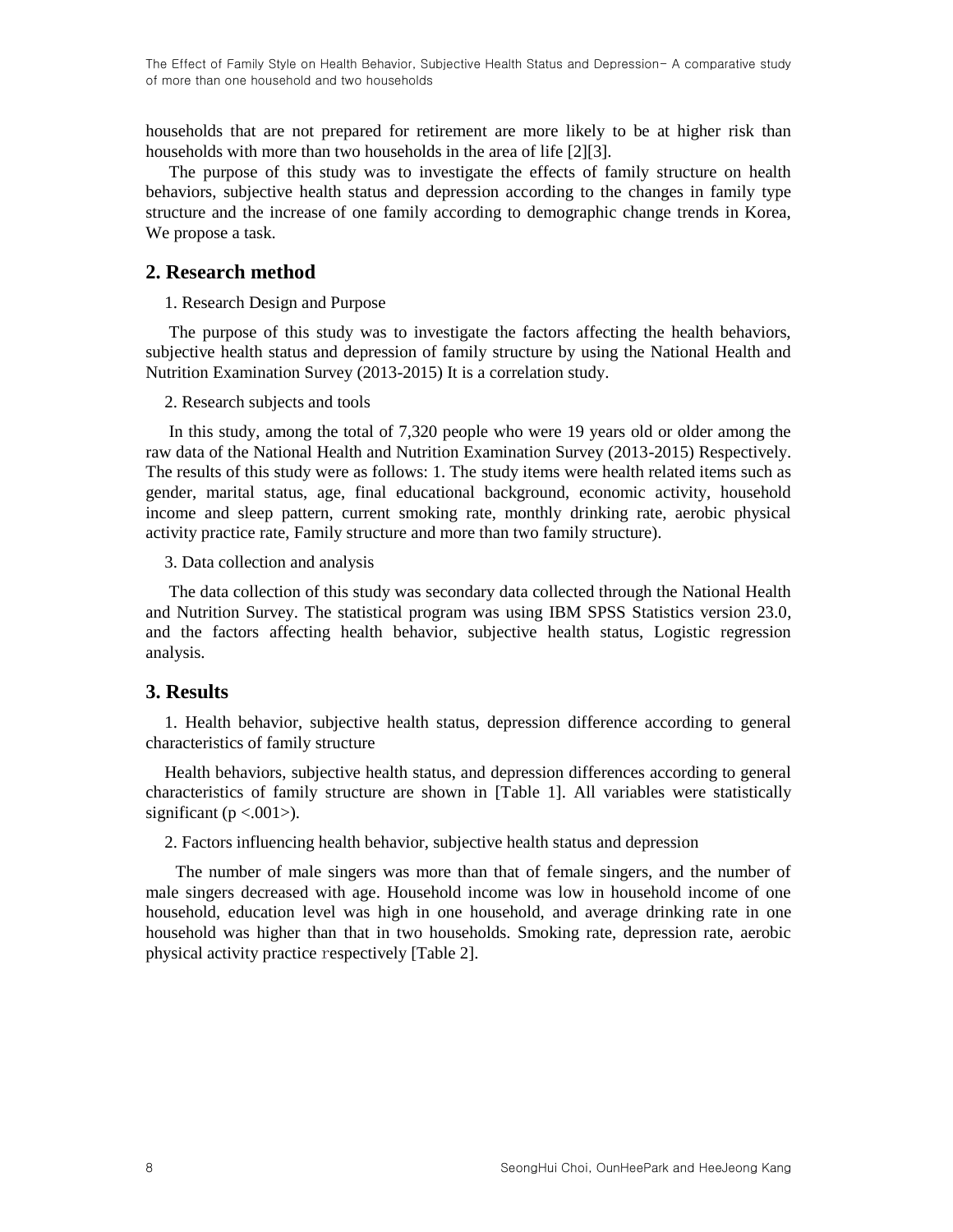| $(N=5,632)$                                |                    |                          |                               |            |                  |  |  |
|--------------------------------------------|--------------------|--------------------------|-------------------------------|------------|------------------|--|--|
| variable                                   | Category           | One-person<br>households | more two-person<br>households | $\chi^2/t$ | $\boldsymbol{p}$ |  |  |
|                                            |                    | $n(\%)$                  | $n(\%)$                       |            |                  |  |  |
| Gender                                     | Male               | 214(7.60)                | 2243(92.40)                   | 2.70       | p<.001           |  |  |
|                                            | Female             | 386(8.80)                | 2789(91.20)                   |            |                  |  |  |
| Age(years)                                 | 20's               | 33(6.20)                 | 579(93.80)                    | 1.42       | p<.001           |  |  |
|                                            | 30's               | 36(5.80)                 | 733(94.20)                    |            |                  |  |  |
|                                            | 40's               | 48(5.20)                 | 939(94.80)                    |            |                  |  |  |
|                                            | 50's               | 94(6.40)                 | 1070(93.60)                   |            |                  |  |  |
|                                            | More than 60       | 388(16.30)               | 1631(83.70)                   |            |                  |  |  |
| Household income                           | low                | 305(21.50)               | 801(78.50)                    | 2.70       | p<.001           |  |  |
|                                            | Middle-low         | 148(8.40)                | 1218(91.60)                   |            |                  |  |  |
|                                            | Middle-high        | 75(5.00)                 | 1450(95.00)                   |            |                  |  |  |
|                                            | High               | 65(4.10)                 | 1529(95.90)                   |            |                  |  |  |
| <b>Educational level</b>                   | < Primary school   | 281(19.00)               | 917(81.00)                    | 154.15     | p<.001           |  |  |
|                                            | Middle school      | 60(9.20)                 | 490(90.80)                    |            |                  |  |  |
|                                            | High school        | 120(6.40)                | 1585(93.60)                   |            |                  |  |  |
|                                            | $\geq$ University  | 86(5.50)                 | 1538(94.50)                   |            |                  |  |  |
| Economic Activity                          | Yes                | 257(7.70)                | 2718(92.30)                   | 0.06       | .035             |  |  |
|                                            | N <sub>0</sub>     | 293(9.70)                | 1798(90.30)                   |            |                  |  |  |
| Sleeping time                              | Less than 6 hr/day | 290(9.40)                | 2115(90.60)                   | 8.52       | .022             |  |  |
|                                            | $7-8$ hr/day       | 229(7.20)                | 2350(92.80)                   |            |                  |  |  |
|                                            | $\geq$ 9hr/day     | 81(8.80)                 | 506(91.20)                    |            |                  |  |  |
| Subjective health status                   | Very good          | 28(9.10)                 | 217(90.90)                    | 49.12      | p<.001           |  |  |
|                                            | Good               | 111(6.90)                | 1141(93.10)                   |            |                  |  |  |
|                                            | Usually            | 241(7.30)                | 2342(92.70)                   |            |                  |  |  |
|                                            | Poor               | 125(12.30)               | 695(87.70)                    |            |                  |  |  |
|                                            | Very bad           | 55(19.00)                | 173(81.00)                    |            |                  |  |  |
| Depression rate                            |                    | 1.21(.02)                | 1.13(01)                      | 171.06     | p<.001           |  |  |
| Current smoking rate                       |                    | .24(.02)                 | .21(.01)                      | 27.07      | p<.001           |  |  |
| Monthly drinking rate                      |                    | .53(.03)                 | .59(.01)                      | 66.06      | p<.001           |  |  |
| Aerobic physical activity practice<br>rate |                    | .48(.03)                 | 1.51(.01)                     | 44.05      | p<.001           |  |  |

# **Table 1. Health behaviors, subjective health status, depression difference according to general characteristics of family structure**

# **Table 2. Factors affecting family status on health status, subjective health status, and depression (N=5,632)**

| Fectors(referencevalue)   | Category     | $OR(95\%CI)$              | p      |
|---------------------------|--------------|---------------------------|--------|
| Gender(ref:Female)        | Male         | $1.50(1.22 \times 1.86)$  | p<.001 |
| Age(year, ref: $20$ )     | 30's         | $38.61(2.15 \times 7.98)$ |        |
|                           | 40's         | 9.94(5.48~18.01)          |        |
|                           | 50's         | $4.49(2.87~-7.03)$        |        |
|                           | More than 60 | $1.7(1.28 - 2.27)$        |        |
| Household income(ref:low) | Middle -low  | $.20(0.14 - .29)$         | p<.001 |
|                           | Middle-high  | $.44(.31 - .62)$          |        |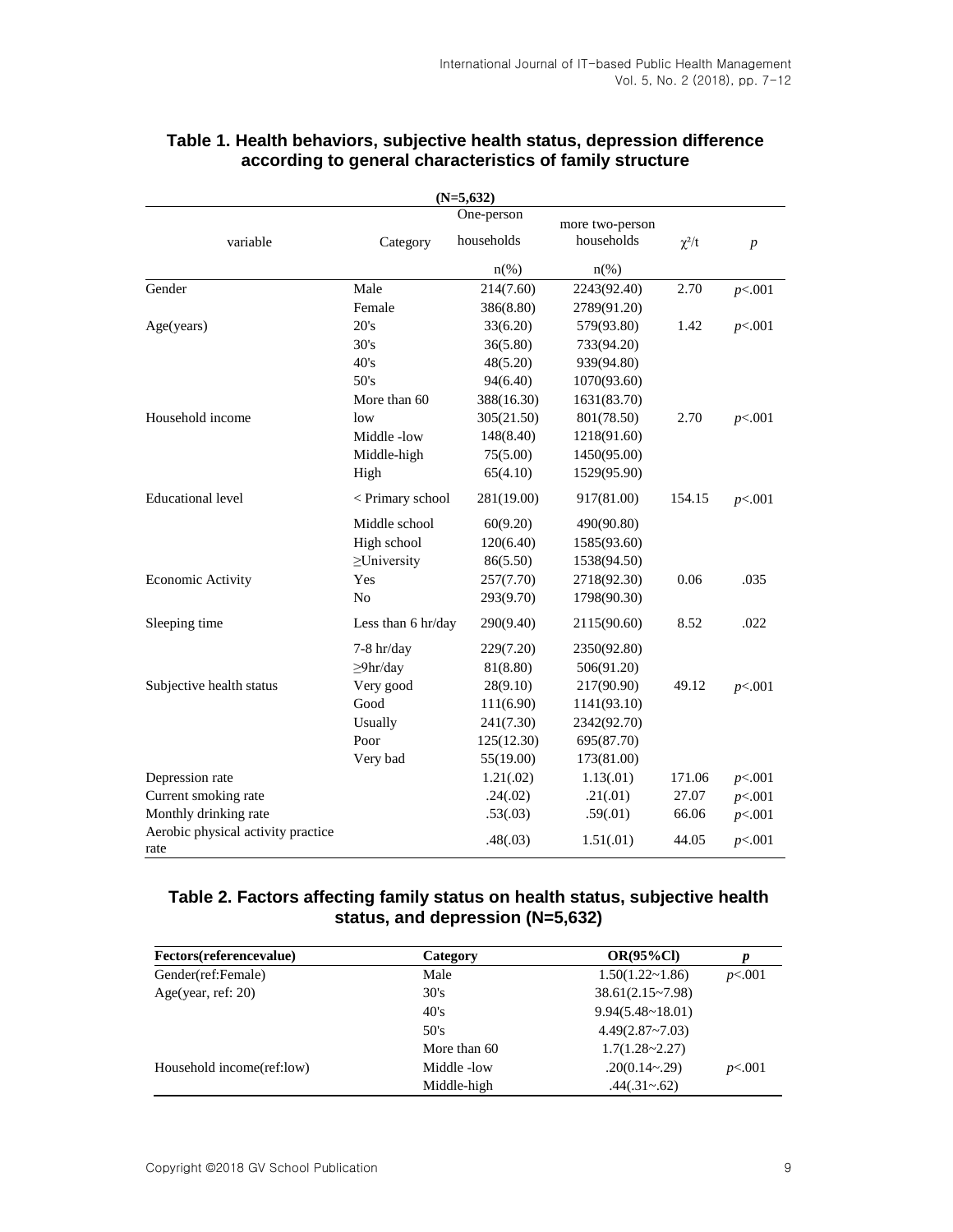The Effect of Family Style on Health Behavior, Subjective Health Status and Depression- A comparative study of more than one household and two households

|                                                                                                      | High              | .86(.60~1.25)          |        |
|------------------------------------------------------------------------------------------------------|-------------------|------------------------|--------|
| Educational level(ref:< Primary school)                                                              | Middle school     | $.67(.47 - .97)$       | .035   |
|                                                                                                      | High school       | 1.05(.69~1.58)         |        |
|                                                                                                      | $\geq$ University | $1.02(.73 \sim 1.41)$  |        |
| Economic Activity(ref:No)                                                                            | <b>Yes</b>        | $.9(0.72 \times 1.12)$ | .336   |
| Sleeping time(ref:Less than $6 \text{ hr/day}$ )                                                     | $7-8$ hr/day      | .80(1.57~1.11)         | .184   |
|                                                                                                      | $\geq$ 9hr/day    | .95(.67~1.33)          |        |
| Subjective health status (ref: Very good)                                                            | Usually           | .95(.63~1.45)          | .813   |
|                                                                                                      | Poor              | 1.23(.84~1.80)         |        |
|                                                                                                      | Very bad          | .87(.85~1.30)          |        |
| Depression rate                                                                                      |                   | $1.52(.41 - .65)$      | p<.001 |
| Current smoking rate                                                                                 |                   | 1.74(.58~0.95)         | .020   |
| Monthly drinking rate                                                                                |                   | $1.48(1.22 \sim 1.79)$ | p<.001 |
| Aerobic physical activity practice rate                                                              |                   | $1.27(1.05 \sim 1.52)$ | .013   |
| OR=oddsratio, Cl=confidenceinterval. p<.001 R <sup>2</sup> =11.3%, Cox&Snell=11.5%, Nagelkerke=23.5% |                   |                        |        |

### **4. Discussion and suggestions**

The purpose of this study is to analyze the effects of family structure and family structure of two Koreans on health behavior, subjective health status and depression in the 6th period  $(2013 \sim 2015)$  It was attempted to make suggestions. The results of this study are as follows. First, the effects of last family structure on health behavior, subjective health status and depression are discussed.

According to the data of the National Statistical Office in 2010, the proportion of males in one person is high, and that of one person in males increases gradually with increasing age [\[5\].](#page-4-3) Increased divorce due to increased participation of women in economic activities and changes in marriage is also a cause of increase in the number of middle-aged males. The proportion of divorced men in their 50s increased from 3.3 percent to 7.6 percent during the same period. Because divorce often leads to women living with their children, the increase in divorce increases the number of middle-aged men, rather than women [\[5\].](#page-4-3) Therefore, the increase in the number of men in the early and middle aged adolescents, whose health care is important, will have a great impact on the health problems of the male elderly in the age of the coming aging.

The rate of assets is low and the ratio of people with low incomes is higher than that of households with two persons. This study has been supported by the fact that the economic status of a person under 65 who is influx recently is low overall, leading to a deepening of economic poverty in one person [\[4\]\[7\].](#page-4-4) In the case of education level, there was a significant difference in the family structure. The education level of one person was higher than that of two or more people. This is supported by research that the higher the level of education, the more physical activity should be prioritized in the plan for health promotion [\[7\].](#page-4-5)

The results of this study are supported by the results of the study. The results of this study are as follows: 1) The consumption of drinking and smoking by one person is 50% higher than that of per capita 2) . Considering that males tend to drink and smoke more frequently, males who live alone than females of married couples see more smoking and drinking more, whereas after marriage, drinking and smoking Of the total number of patients [\[5\]\[4\].](#page-4-3)

Recently, one new socially vulnerable group has been reported to have poor mental health level compared to non-single-family households. In one accredited group, social participation rate is low compared to two or more households, and high level of illness and depression is due to lack of social support And suicide ideation was higher in the 1-person household than in the 1-person household, as well as the depression level [\[9\]](#page-4-6) and [12].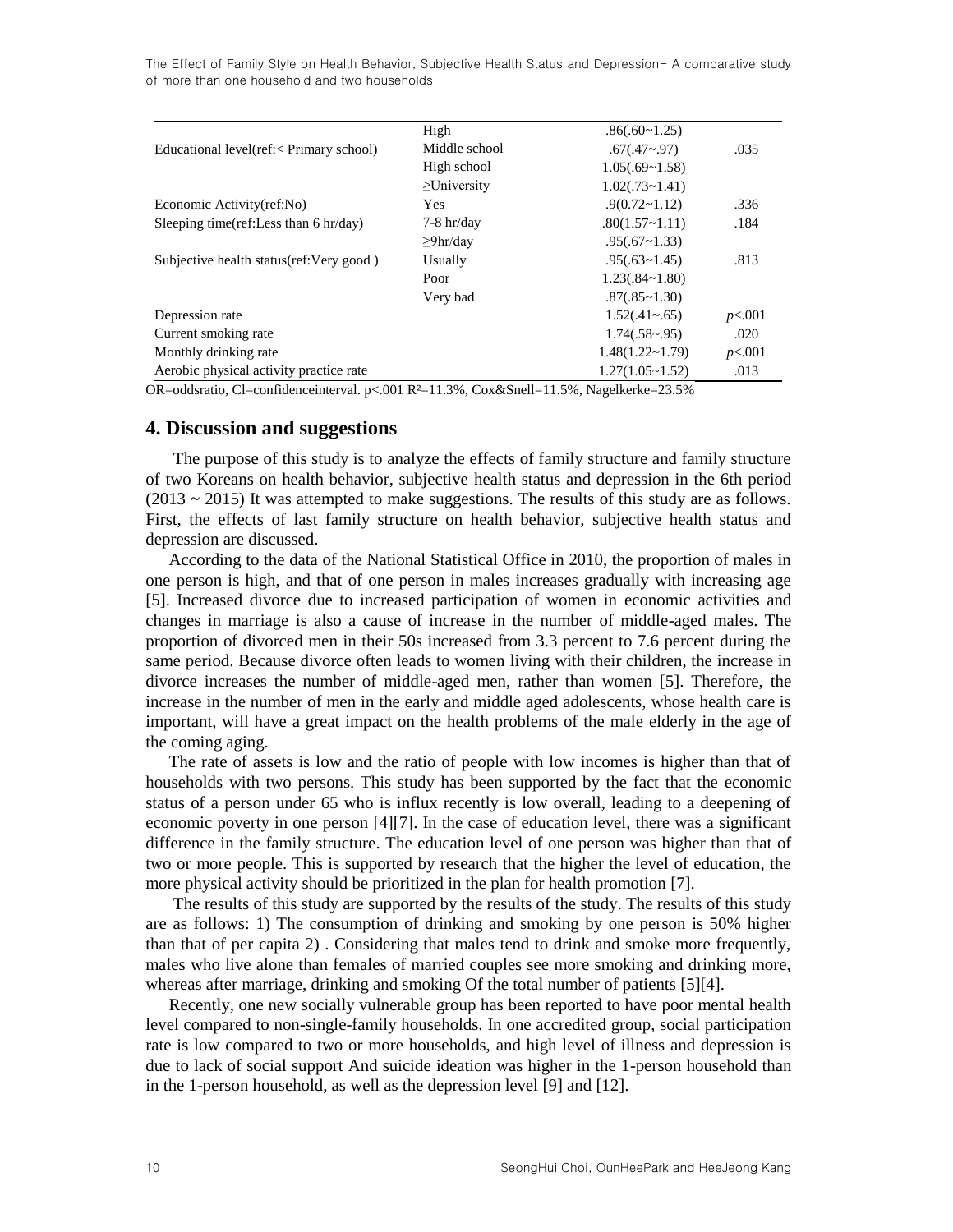This study aims to improve the quality of life by improving the health behavior, subjective health level, and to find the cause of depression in one household and to use it as an objective basic data to prevent suicide It is important to have a plan for the health care of a single person who does not have a caring support system so that family support and control can act as a factor for the individual to take care of themselves and lower health risk behavior.

## **References**

- <span id="page-4-0"></span>[1] <http://repository.kihasa.re.kr:8080/handle/201002/841/> Sep 9 **(2016)**.
- <span id="page-4-1"></span>[2] J.H Ban. "Socio-economic characteristics and changes of single-person households". Korea Labor Institute, Vol. 4, No. 85, pp. 55-67. **(2012)**
- <span id="page-4-2"></span>[3] W. Y. Jeong, S. E. Jeong. "Study on the Relations between the Economic Characteristics and Life Satisfaction by Income Levels among Single Elderly Households". Journal of the Korea Gerontological Society, Vol. 31, No. 4 **(2011)**
- <span id="page-4-4"></span>[4] S. M. Moon. "Types of Health Behavior Clusters and Related Factors among Korean Adults". Journal of Digital Convergence. Vol.12, No. 8, pp. 397-410. **(2014)**
- <span id="page-4-3"></span>[5] J. H. Han, S. E. Jeong, J. Y. Park. "A Study of Demographic Characteristics and Housing Issues of Singleperson Household". Journal of the Architectural Institute of Korea Structure and Construction, Vol. 31, No. 2, pp. 161-162. **(2011)**
- [6] H. J Han, S. H. Jeong. "Single Households' Financial Preparation for Retirement Financial Planning Review", Vol.6, No. 2, pp. 35-62. **(2013)**
- <span id="page-4-5"></span>[7] E. H. Kim, J.W.Lee. "Factors influencing Health-Related Quality of Life in elderly who visited a senior center: with activity of daily living, quality of sleep and depression". Journal of the Korea Gerontological Society, Vol.29, No.2, pp.425-440. **(2009)**
- [8] E. N. Kang, M. H. Lee. "Status and Policy Tasks of a Single City in Korea". KoreaInstitute for Health and Social Affairs, Vol. 4, pp. 47-56. **(2016)**
- <span id="page-4-6"></span>[9] [http://repository.kihasa.re.kr:8080/handle/201002/9796/,](http://repository.kihasa.re.kr:8080/handle/201002/9796/) Apr 20 **(2017)**.
- [10] H. J. Kim, K. S. Kim. "A Study on the Variables Influencing Suicidal Ideation in Single Person Households: Targeting One Gu in Gwangju". Journal of Korean Home Management Association, Vol. 33, No. 6, pp.115- 128. **(2015)**
- [11] D. B. Kim, B. S. Ue, S.M. Sin. "The Effects of Housing poverty on the Depression of the Elderly: The Mediating Effect of Social Service". Journal of the Korean Gerontological Society, Vol. 32, No. 4, pp. 1041- 1061. **(2012)**